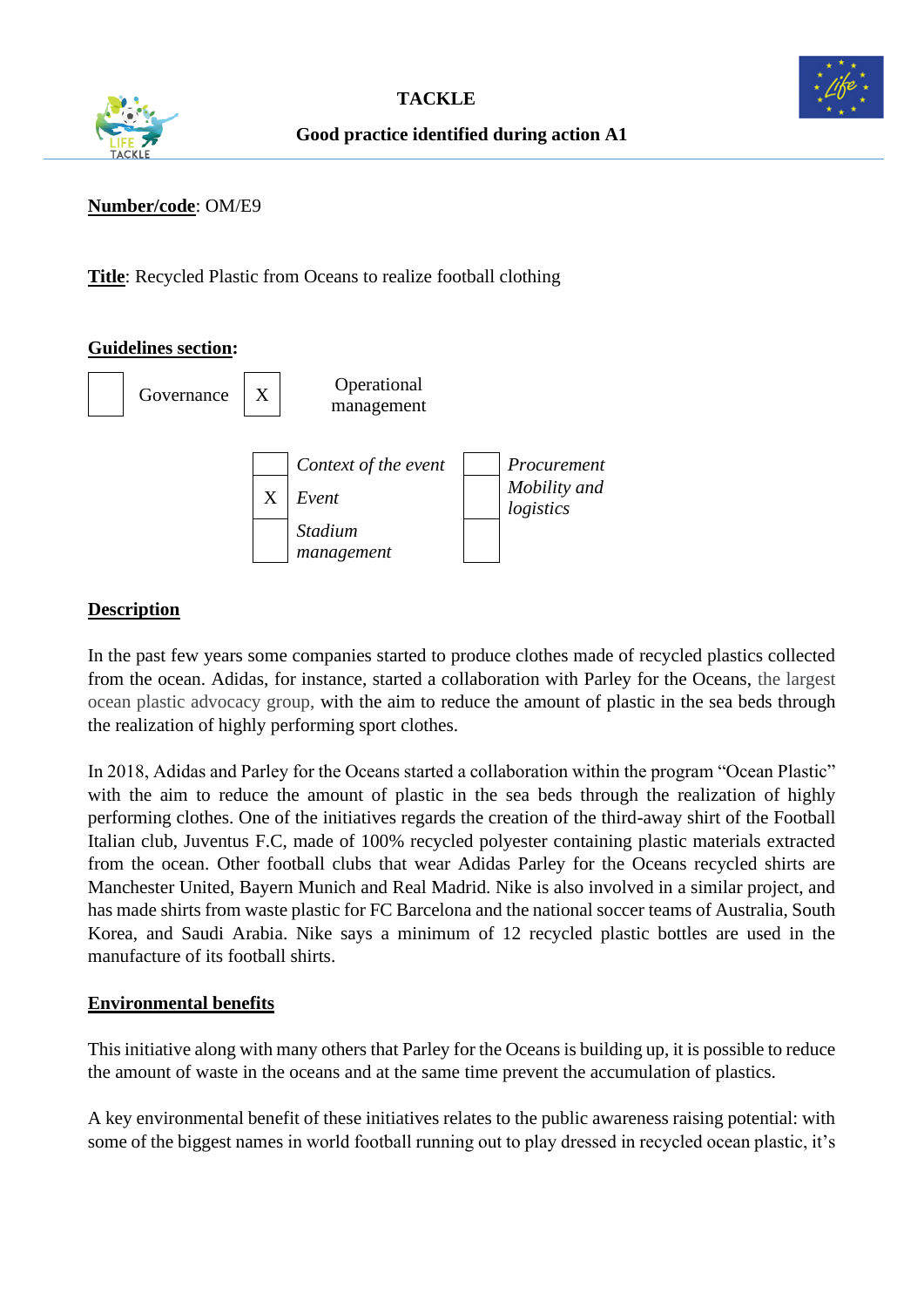hoped millions of people will think twice about where their waste plastic ends up when they have finished with it<sup>1</sup>.

# **Economic benefits**

The most important economic benefit deriving from this initiative is the possibility of redesigning sportswear through innovative materials and make new business out of it. However, this kind of initiatives are very costly under several aspects, and only a few big companies can afford it.

Ocean plastic is currently far more expensive than virgin plastic. One of the main reasons is related to the infrastructure challenges: the plastic collection process is fragmented – i.e. plastic marine litter is generally collected in relatively small quantities at many different locations, and "creating the infrastructure to bring all the waste together into an industrial-scale supply chain is a huge undertaking<sup>2</sup>." Some companies and organisations are tackling these waste collection challenges by involving fishermen to work with them in collecting marine waste<sup>3</sup>.

But collecting the material is not the only challenge: turning the often decayed plastic into fiber is just as complex. Once a sizable quantity of ocean plastic is collected, it is sent to sorting centers where plastic is separated from non-plastic. Then each bit of plastic must be sorted into different polymer types before it is shredded into flakes. The flakes are then washed in order to remove residual waste, such as labels, glues and sand. They are then combined with post-consumer plastic from land sources and turned into resin pellets which can be melted to create new products. The resin pellets are sent to yarn manufacturers who melt the polymers into thread and spin the yarn. A quite complex process<sup>4</sup>.

According to some estimates, it costs 10 to 15 percent more to make clothes with recycled plastic than to use synthetic fabrics. Fashion brands who want to keep their costs low and profit margins high simply won't see the need to make the switch until consumers demand it. Companies that choose this are banking on the fact that people will pay more to buy sustainably, and that as more brands incorporate recycled plastic into their designs, it will eventually cost less to turn that plastic into usable thread<sup>5</sup>. For instance, in the last two years, there has been a [660% increase](https://trends.google.com/trends/explore?date=today%205-y&q=sustainable%20fashion) in the search term "sustainable fashion". This has pushed fast-fashion behemoths such as H&M to look into revamping their supply chains and include more sustainable materials, [among them recycled plastic](https://www.wired.com/story/plastics-in-fashion-everlane-renew/)<sup>6</sup>.

## **Applicability and replicability potential**

The practice can be applied in several other contexts. However, the replicability potential is conceivable as long as the clubs are committed to this kind of initiatives.

<sup>4</sup> <https://ecocult.com/recycled-ocean-plastic-fashion/>

<sup>1</sup> <https://www.weforum.org/agenda/2018/09/real-madrid-football-shirt-is-ocean-plastic/>

<sup>2</sup> https://ecocult.com/recycled-ocean-plastic-fashion/

<sup>&</sup>lt;sup>3</sup> This is the case of the ECOALF Foundation, a non-profit organization founded in 2015, that has launched plastic collection projects in Spain, Greece, Italy and Thailand, working with thousands of fishermen that agreed to participate in the initiative: https://ecoalf.com/en/p/foundation-33?\_adin=02021864894

<sup>5</sup> <https://www.wired.com/story/plastics-in-fashion-everlane-renew/>

<sup>6</sup> https://ecocult.com/recycled-ocean-plastic-fashion/